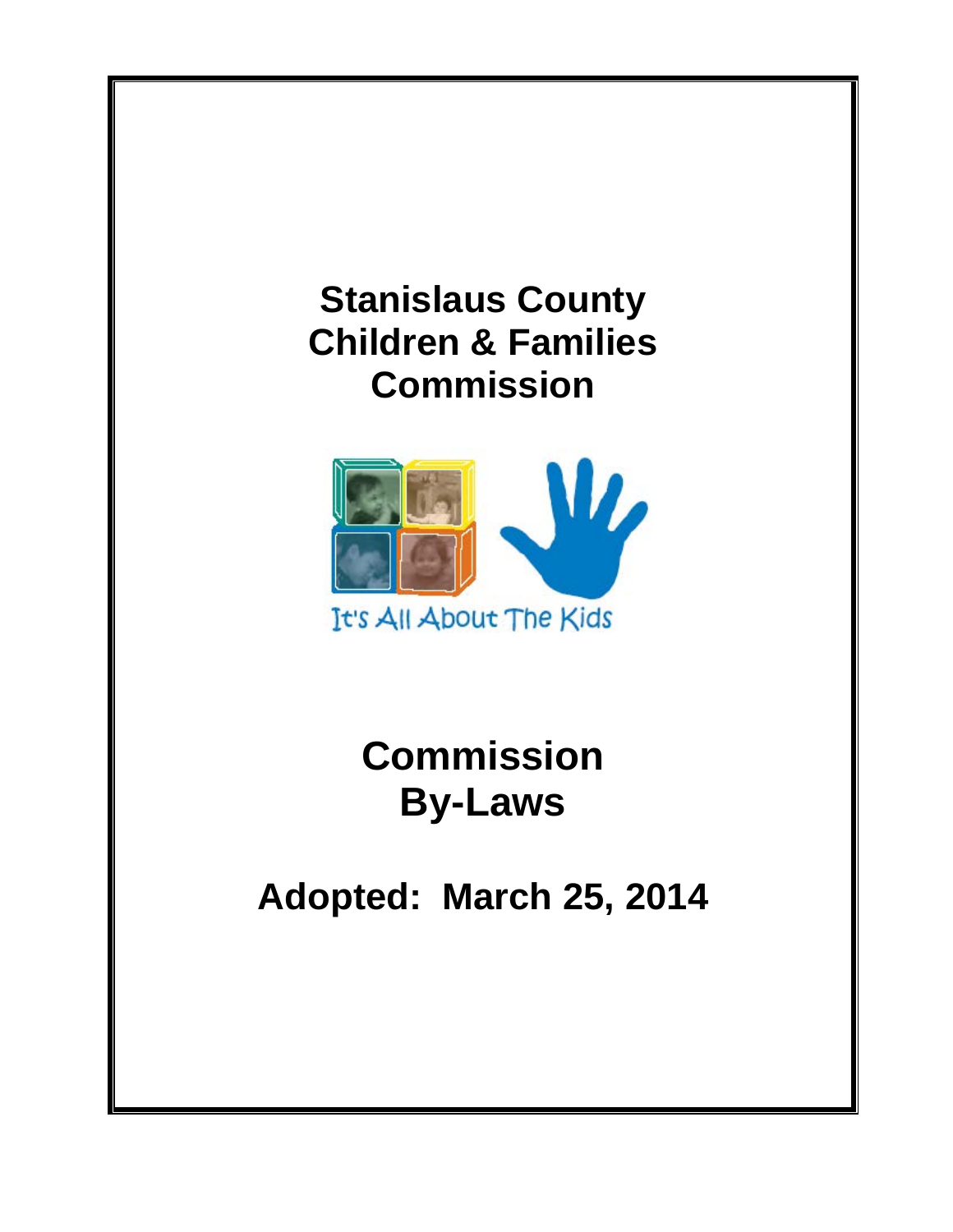# **TABLE OF CONTENTS**

| $\mathbf{L}$ |  |
|--------------|--|
| II.          |  |
| III.         |  |
|              |  |
| V.           |  |
| VI.          |  |
|              |  |
|              |  |
| IX.          |  |
| X.           |  |
| XI.          |  |
| XII.         |  |
|              |  |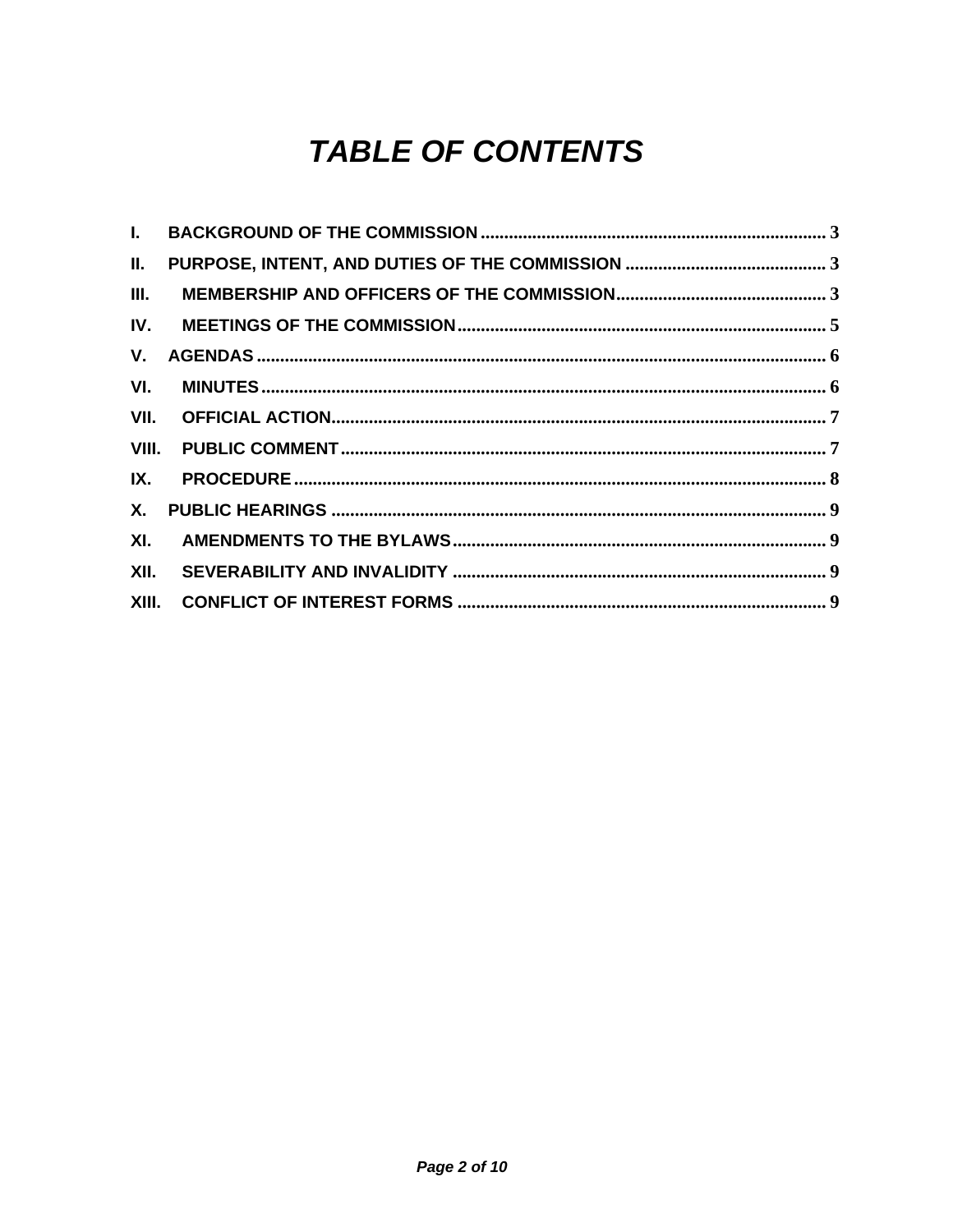#### **BYLAWS OF THE STANISLAUS COUNTY CHILDREN AND FAMILIES COMMISSION**

In order to provide an efficient and expeditious handling of public business, and of the business of the Stanislaus County Children and Families Commission (Commission), the following bylaws are promulgated. Whenever possible, the rules and procedures shall be construed generally and failure to observe them shall not affect the jurisdiction of the Commission or invalidate any action taken at a meeting otherwise held in conformity with the law.

#### **I. BACKGROUND OF THE COMMISSION**

The Commission was established on December 8, 1998, pursuant to Ordinance 687 of Stanislaus County (Ordinance 687), incorporated herein by reference, and as may be amended from time to time.

## **II. PURPOSE, INTENT, AND DUTIES OF THE COMMISSION**

The purpose, intent, and duties of the Commission shall be that as set forth by Ordinance 687 and Proposition 10 (which was codified as Sections 130100 though 130155 of the State of California Health and Safety Code), as may be amended from time to time, as follows:

- 1. Facilitate the creation and implementation of an integrated, comprehensive, and collaborative system of information and services to enhance optimal early childhood development and to ensure children are ready to enter school.
- 2. Provide greater local flexibility in designing delivery systems and to eliminate duplicate administrative systems.
- 3. Use outcome-based accountability systems to determine future expenditures.

#### **III. MEMBERSHIP AND OFFICERS OF THE COMMISSION**

#### A. **Members of the Commission**

The membership of the Commission shall consist of nine (9) members as established pursuant to Health and Safety Code section 130140 and Ordinance 687, as may be amended from time to time.

- 1 Member of the Commission shall be a member of the Board of Supervisors
- 1 Member of the Commission shall be a County Health Officer
- 2 Members of the Commission shall be two of the following County Department Heads: Health Services Agency Director, Behavioral Health and Recovery Services Director, Community Services Agency Director
- 1 Member shall be a representative of a local school district
- 4 Members shall be Community Representatives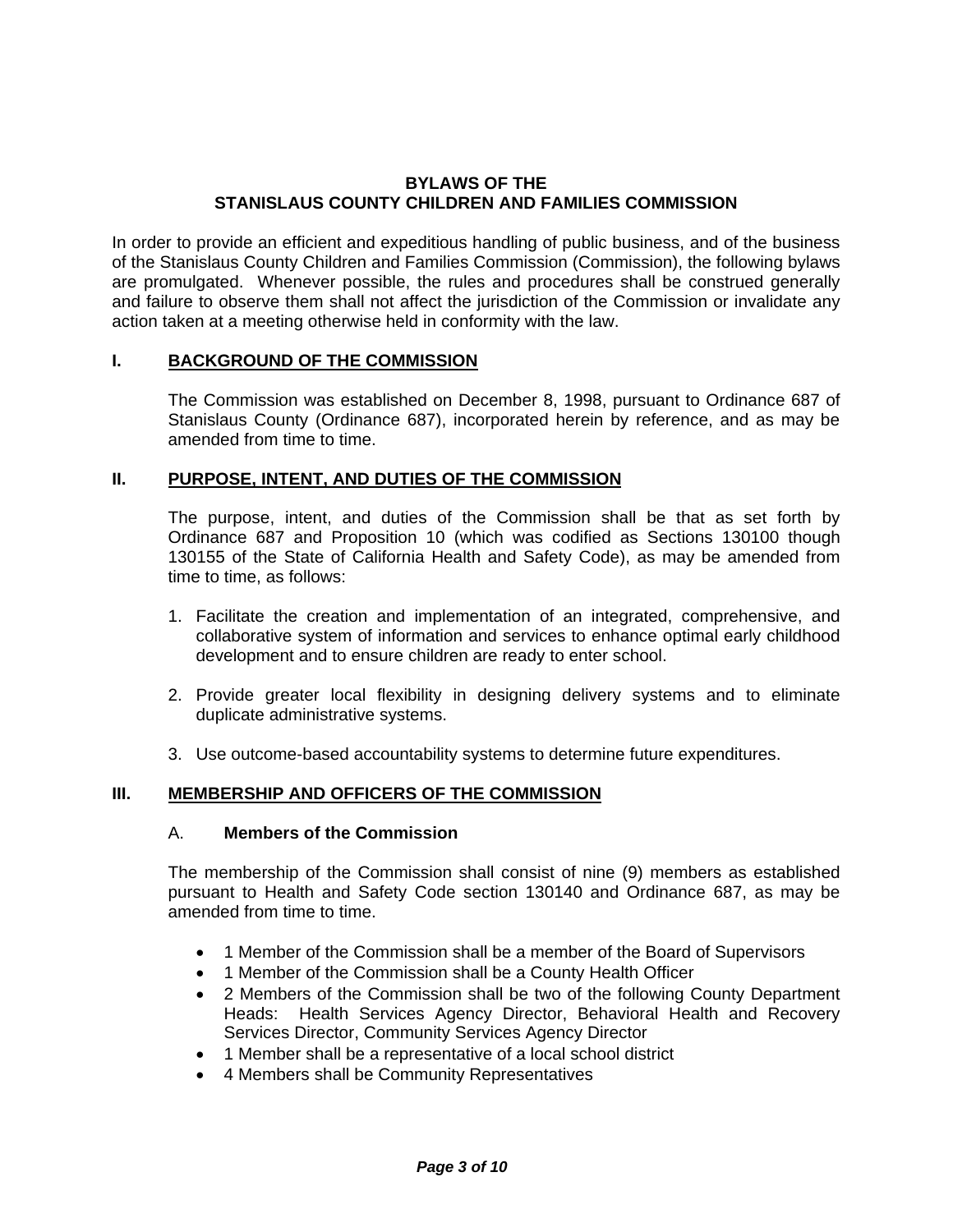# B. **Appointment to the Commission/Term of Appointment**

The Stanislaus County Board of Supervisors shall appoint commission members. Commission members shall serve at the pleasure of the Board. The term of office for each member shall be three (3) years and until the appointment of his/her successor.

# C. **Election of Chair and Vice-Chair of the Commission**

The Executive Committee shall serve as a Nominating Committee to develop a slate of candidates for the office of Vice-Chair. At the August regular meeting of the Commission, members of the Commission shall consider the Nominating Committee's candidate(s) and shall elect a Vice-Chair for the Commission, who shall serve a term of September  $1<sup>st</sup>$  through August 31st. Following a term as Vice-Chair, the Vice-Chair shall serve a one-year term as Chair of the Commission during the following September  $1<sup>st</sup>$  to August  $31<sup>st</sup>$  period. The purpose of this process is to provide continuity for a two-year period as a Commissioner moves from the office of Vice-Chair to Chair.

In the interests of promoting community involvement, it is the goal of the Commission to alternate the Chair between community representatives and County representatives. It is recognized that unanticipated and unplanned changes in Commission membership may affect the Commission's ability to attain this goal.

Upon a vacancy in the office of Chair, the Vice-Chair shall assume the office of Chair. Upon a vacancy in the office of Vice-Chair, the Commission shall hold a special election upon receiving a recommendation from the Nominating Committee.

Either the Chair or the Vice-Chair shall attend each meeting of the Commission. The Vice-Chair shall preside over any meetings of the Commission in the absence of the Chair.

# D. **Attendance at Meetings of the Commission**

All members of the Commission are expected to regularly attend meetings of the Commission. A failure by any member to attend three (3) consecutive regular or special meetings of the Commission or four (4) regular or special meetings in a twelve (12) month period shall cause the Commission seat to be declared vacant. A letter shall be issued to the Board of Supervisors informing them of the vacancy.

# E. **Secretary to the Commission**

The Executive Director of the Commission shall act as Secretary to the Commission.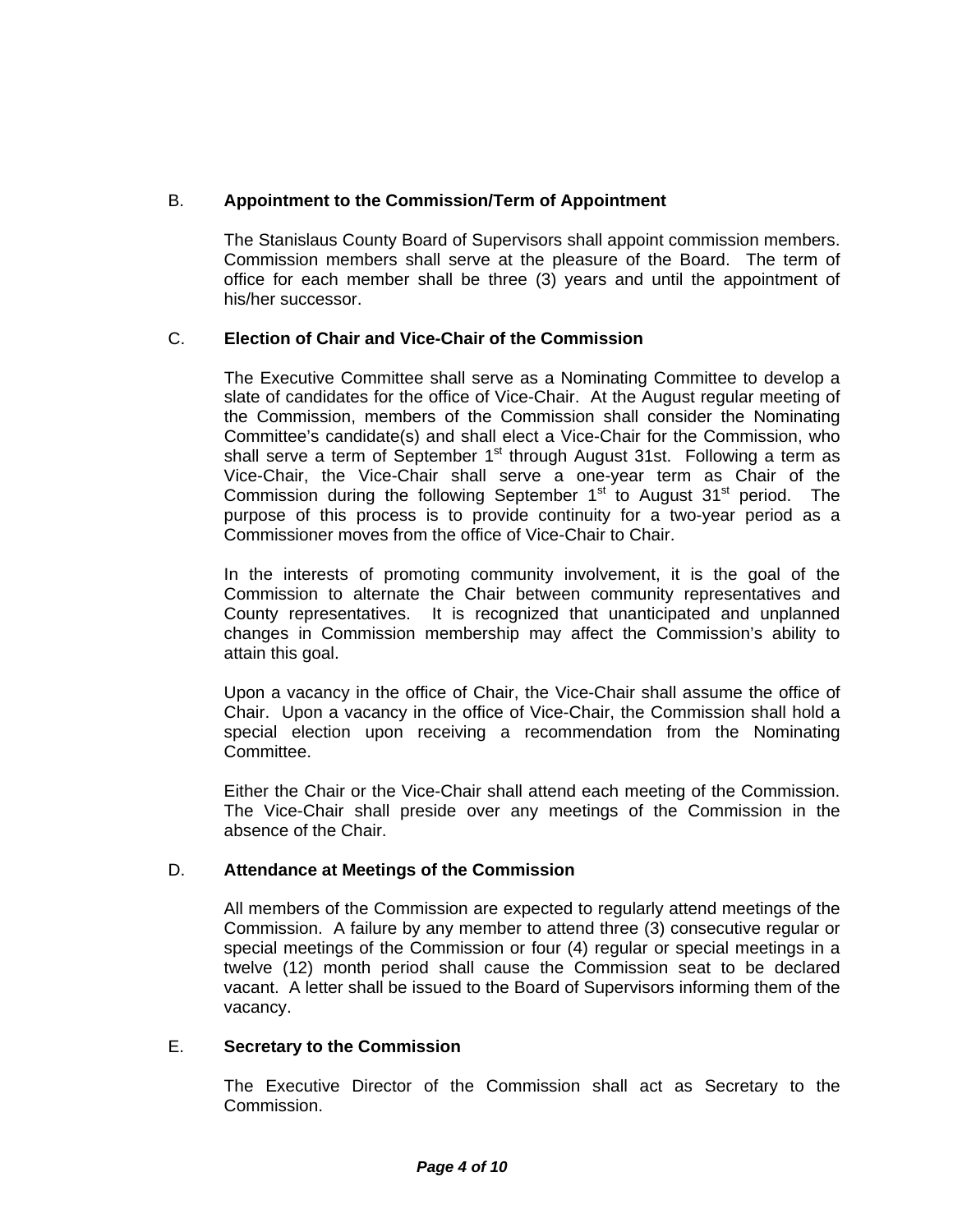## **IV. MEETINGS OF THE COMMISSION**

- A. All meetings of the Commission shall be open and public, and shall be subject to the Brown Act, (Government Code Section 54950 et seq.), as may be amended from time to time.
- B. The audio of all meetings of the Commission shall be recorded by the Secretary of the Commission for the purpose of transcribing the official, written minutes of the Commission.
- C. The notice of the meeting shall be posted in the manner required under the Brown Act by the Secretary of the Commission or his/her designees.
- D. Otherwise, any business not considered at a meeting of the Commission shall be either: (1) continued to the next scheduled meeting, or (2) adjourned to a date and time as designated by the Commission.
- E. A quorum is necessary for any regular or special meeting of the Commission. A quorum of the Commission is the presence of five (5) Members.
- F. The business of the Commission shall be taken-up for consideration and disposition in the following order, although the order may be altered by necessity:
	- 1. Call to Order Chair or Vice-Chair in the absence of the Chair
	- 2. Public Comments
	- 3. Announcement of Recusals
	- 4. Consent Calendar
	- 5. Approve the Minutes (Prior Meeting)
	- 6. Presentation(s) Optional
	- 7. Reports, Discussions and Action Items
	- 8. Public Hearings Optional
	- 9. Correspondence
	- 10. Adjournment

The order of business as noted above may be changed for any purpose during a meeting by the Chair.

- G. The Secretary, or his/her designee, shall attend all meetings of the Commission, unless excused, and record and transcribe the minutes of each meeting of the Commission, except closed sessions.
- H. Meetings may be adjourned by either less than a quorum of members, or by the Secretary to the Commission when all members are absent, as provided by the Brown Act.
- I. Regular meetings of the Commission shall normally be held at 4:00 PM on the fourth Tuesday of the month according to a schedule approved by the Commission. Meetings shall be held at 401 Paradise Road, Modesto, CA 95351, unless another location is approved by a majority of the Commission.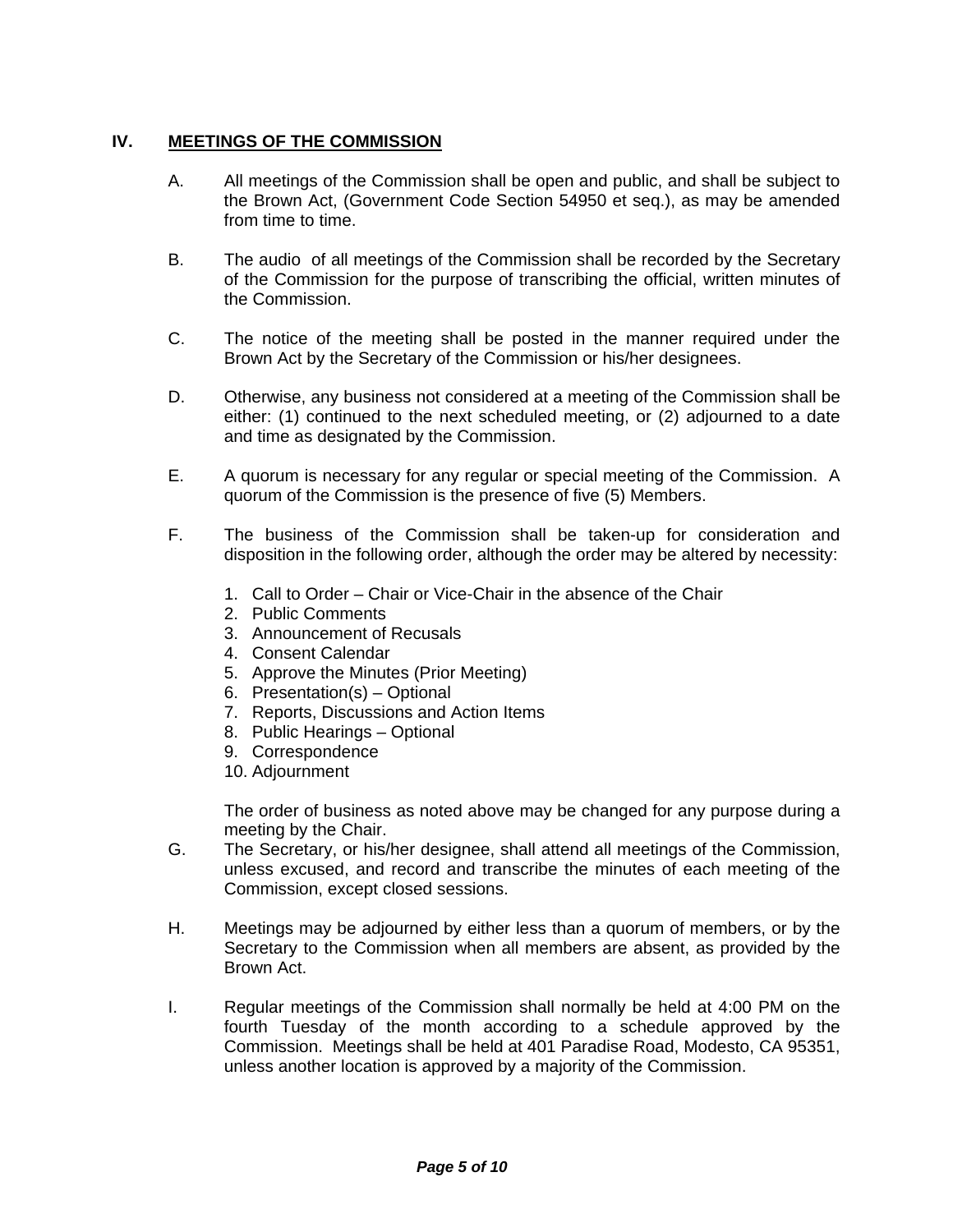# **V. AGENDAS**

- A. Agendas for the Commission shall be prepared by the Secretary of the Commission, subject to review by the Executive Committee. The Executive Committee shall be responsible for determining when and what items are to be included; provided, however, that any Commission Member may include an item on the agenda, in accordance with the provisions of the Brown Act.
- B. Items to be included on the agenda for a meeting shall be submitted to the Secretary of the Commission no later than one calendar week prior to the scheduled regular meeting (noon 12:00 PM Tuesday the week prior to the meeting), unless a legal holiday necessitates moving the agenda deadline to an earlier time and date.
- C. No action or discussion shall be taken on any item not appearing on the posted agenda, except that Commission Members may briefly respond to statements made or questions posed by persons exercising their public testimony rights. In addition, Commission Members, on their own initiative, or in response to questions posed by the public, may ask a question for clarification, provide a reference to staff, to any of the various Commissions established by the Board of Supervisors, or to other resources for factual information, or request staff to report back to the Commission at a subsequent meeting concerning any matter. Furthermore, a Commission Member or the Commission may take action to direct staff to place a matter of business on a future agenda.
- D. Notwithstanding Section V C, any item not on the agenda may be considered by the Commission by a vote of five (5) Members under the following conditions (prior to discussing any such item, the Commission shall publicly identify the item):
	- 1. Upon a determination that an emergency situation exists; or
	- 2. Upon a determination that there is a need to take immediate action and the need for action came to the attention of the Commission subsequent to the agenda being posted.
	- 3. The item was previously posted for a meeting, which was held not more than five (5) days earlier, and at the prior meeting, the item was continued to the meeting at which action is being taken.
- E. All resolutions, agreements, leases, contracts and any other legal documents shall be reviewed and approved by the Commission's Counsel prior to submission to the Commission.

## **VI. MINUTES**

A. Minutes shall be recorded and transcribed of all meetings of the Commission, except closed sessions, which minutes shall include, without limitations, the date, hours and place of the meetings, notice of the meeting, names of the Commission members and staff present and absent, and any action taken by the Commission.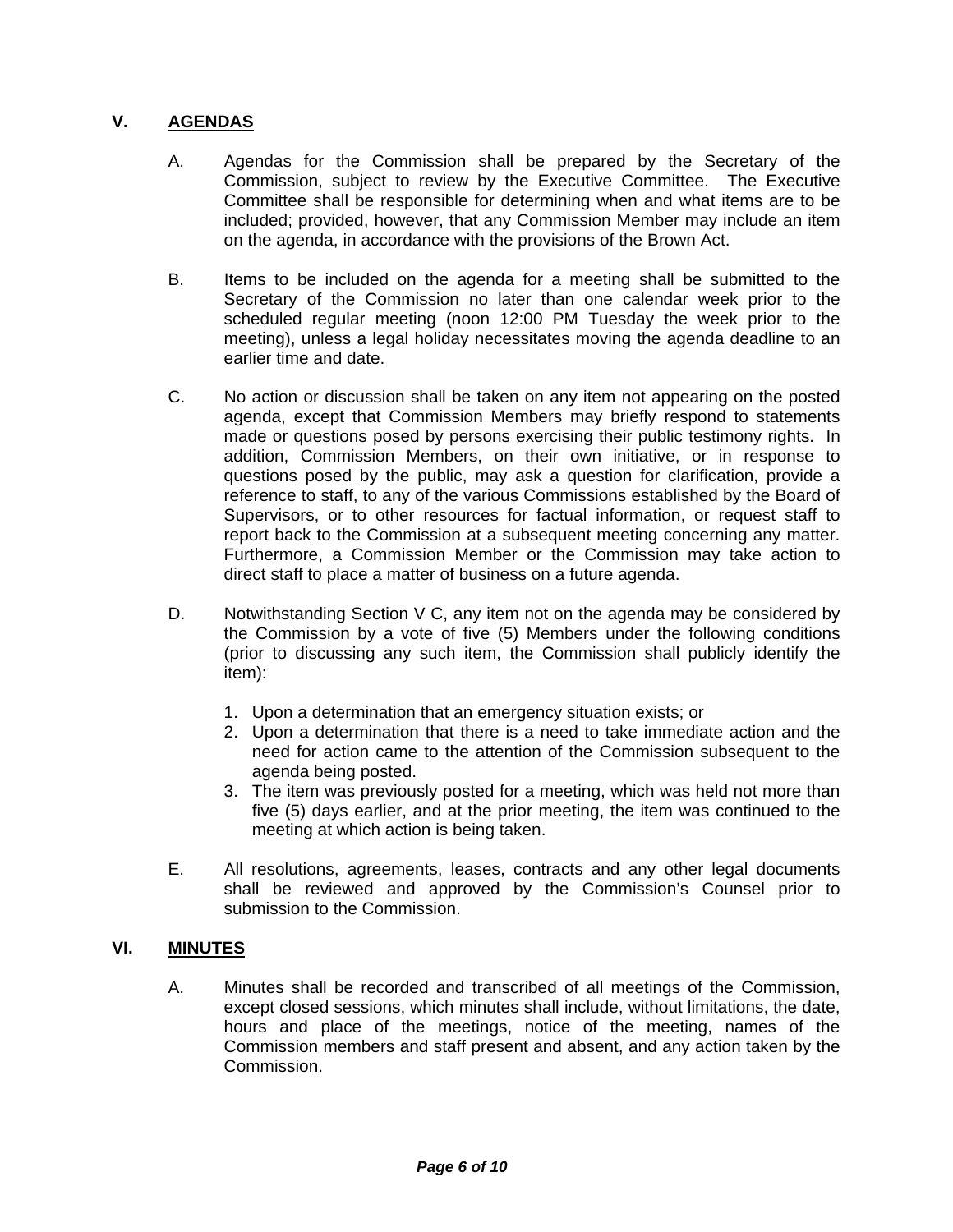- B. If any Commission member arrives after the meeting has commenced or departs before the adjournment, the minutes shall indicate such time of arrival and departure.
- C. Written reports or other written forms of communication submitted at a Commission meeting shall be included in the minutes with a record of action, if any, taken by the Commission on the report or other written communication.
- D. A summary of the oral reports and other forms of oral communication shall be included in the minutes.
- E. The titles and numbers of resolutions and other matters shall be entered into the minutes.
- F. The time of adjournment of all meetings of the Commission shall be entered into the minutes.
- G. Any Commission Member shall have the right to have his/her dissent from, or his/her protest against, any action taken by the Commission entered into the minutes by requesting that his/her remarks be made "of record" at the time such dissent or protest is made.
- H. Unless a Commission member requests the reading of the minutes of the Commission meeting, such minutes may be approved without reading if a copy thereof has been previously provided to each Commission member.

## **VII. OFFICIAL ACTION**

All official actions of the Commission shall be by resolution or by minute order duly recorded in the minutes.

## **VIII. PUBLIC COMMENT**

- A. Any person may comment and otherwise address the Commission regarding any matter relating to the Stanislaus County Children and Families Commission, in accordance with the provisions as set forth herein. Such comment(s) shall be made during the time set aside for public comments on the agenda, except, when otherwise allowed by the Chair of the Commission. Preference will be given to those persons who have first submitted a request in writing to the Secretary of their desire to make a comment, or otherwise address, the Commission.
- B. Each person addressing the Commission shall:
	- 1. State his/her name and address.
	- 2. Limit comments to five (5) minutes unless the Chair of the Commission allows additional time.
	- 3. Address their comments to the Members of the Commission.
- C. If an identifiable group of persons desires to address the Commission on the same subject matter or agenda item, the Chair of the Commission may request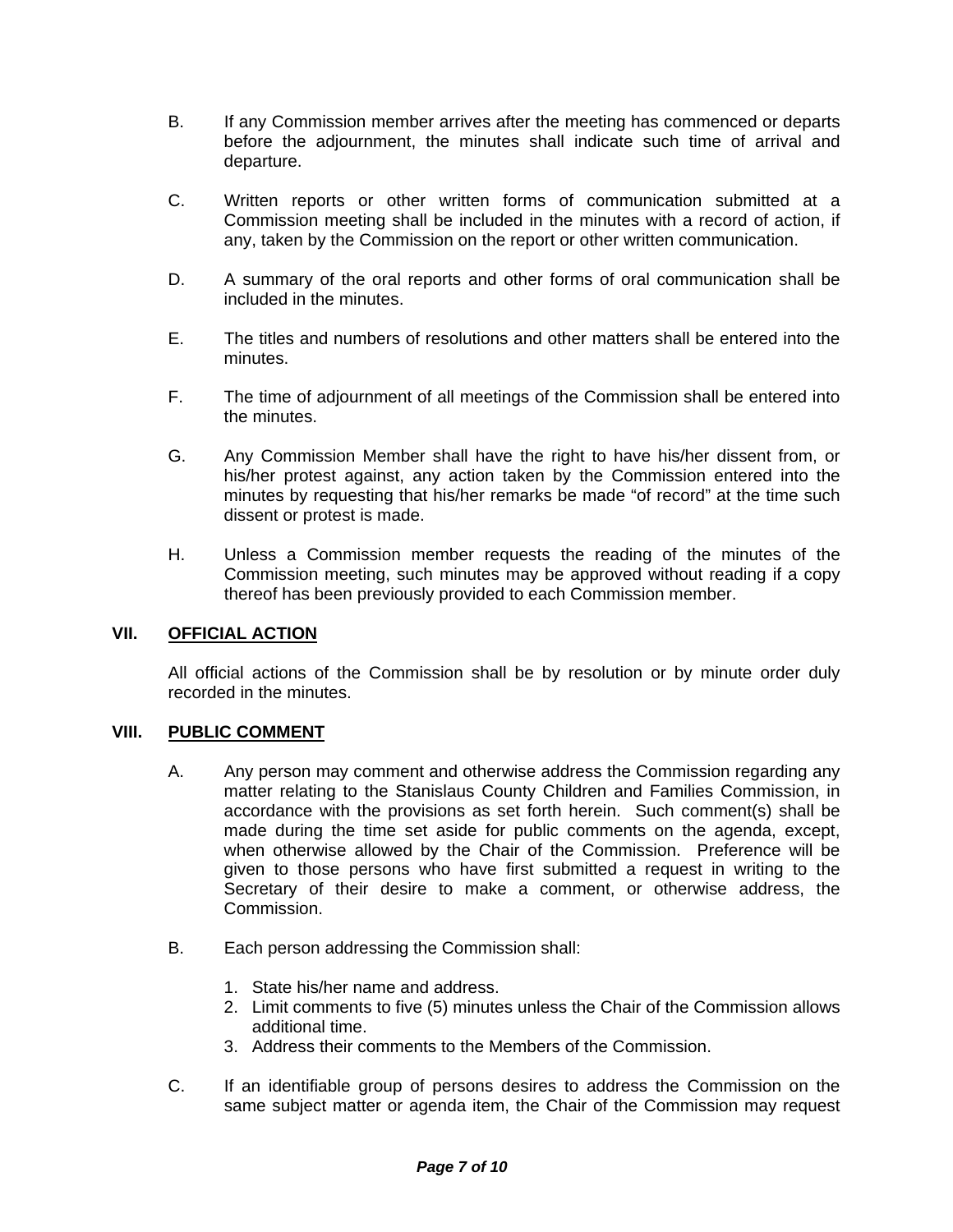that a spokesperson be selected by the group to address the Commission. If different issues are to be presented on the subject matter or agenda item by any other member of the group, the Chair may limit the number of persons and time period for speaking, as he/she deems appropriate in order to avoid unnecessary repetition of issues.

- D. Any person making personal, impertinent, slanderous or profane remarks, or who becomes unruly while addressing the Commission, may be barred from further speaking and may be ejected if his/her conduct disrupts the meeting, in accordance with the provisions herein, and applicable law.
- E. In the event any meeting is willfully interrupted by a person or person(s) so as to render the orderly conduct of such meeting infeasible, and order cannot be restored by the removal of the individual(s) who are willfully interrupting the meeting, the Chair, or Vice-Chair in the absence of the Chair, may order the meeting room cleared and continue in session.

## **IX. PROCEDURE**

- A. In the event a dispute arises concerning conduct and/or procedural matters not specifically addressed herein, then the Chair, or the Vice-Chair in the absence of the Chair, may resolve and otherwise rule on the matter(s), unless the Commission by appropriate motion made and carried, deems otherwise.
- B. Procedure with respect to motions shall be as follows:
	- 1. When a motion is under consideration by the Commission, no other motion shall be received unless a decision has been made of one of the following:
		- a. To adopt and approve the motion
		- b. To continue to a certain date
		- c. To direct staff on the matter, and continue to a later date for consideration
		- d. To amend
		- e. To postpone indefinitely, to 'table' the motion
	- 2. When a motion is seconded, the Chair shall state the motion before consideration of any other matter may begin.
- C. The procedure with respect to voting shall be as follows:
	- 1. At least five (5) members must be present and voting for the transaction of business, except with respect to those matters, which require nine (9) votes or a unanimous vote of the Commission, as required by law. When at least five (5) members are present and voting, a vote with at least five affirmative votes constitutes an official action of the Commission.
	- 2. An abstention by any member casts no vote whatsoever, and hence, shall not be considered for purposes of determining whether an affirmative action was taken by the Commission.